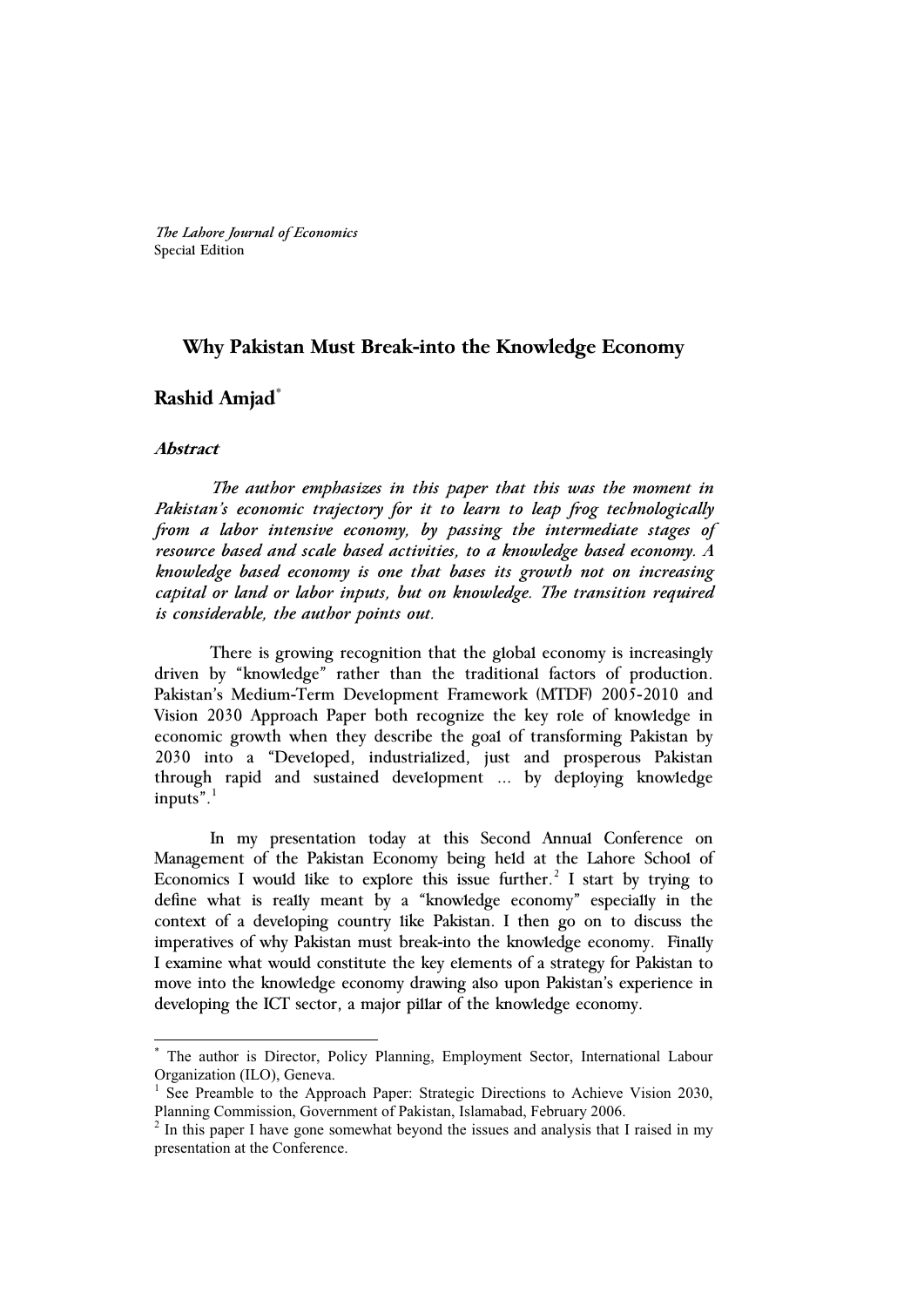### *Understanding the knowledge economy*

Is there any precise way that we can define the knowledge economy especially in the context of a developing country like Pakistan?

Let us start with knowledge which has been broadly defined in terms of information (access and use), learning (education and skills) and capacity to adapt to rapid and continuous change. Similarly the knowledgebase of an economy has been defined as "the capacity and capability to create and innovate new ideas, thoughts, processes and products, and to translate these into economic value and wealth."

Using these two definitions as building blocks a knowledge economy has been defined as one where production and services are increasingly based on knowledge-intensive activities i.e. greater reliance on intellectual capabilities than on physical inputs or natural resources. Such an economy is characterised by an accelerated pace of technical and scientific advance as well as rapid obsolescence, and expansion of a knowledge economy is driven by the emergence of new products and industries.

In an increasingly competitive global economy, knowledge serves as a major source of competitiveness and knowledge creation results from greater investment and importance to science, research, technology and innovation and the use of the computer and the internet to generate, share and apply knowledge.

It can be argued that many of these changes can be viewed as a continuation of advances that were also witnessed starting from the industrial revolution and indeed even before that. What then is different? Cowan and Paal (2000) suggest that the rate of change has accelerated in the last three decades which also implies a faster response to them. They argue that "because there are so many simultaneous changes we now see a constellation emerging rather than a simple gradual evolution of an existing one." What this implies is that the contributions of knowledge are very much reflected in the dynamics that drive present day economies (and indeed they suggest that it is better to describe such economies as "knowledge-driven" rather than just "knowledge-based").

## *Measuring the knowledge economy*

If attempts to precisely define the knowledge-economy pose difficulty then it is not surprising that both measuring it and tracking its progress pose equal if not greater difficulty.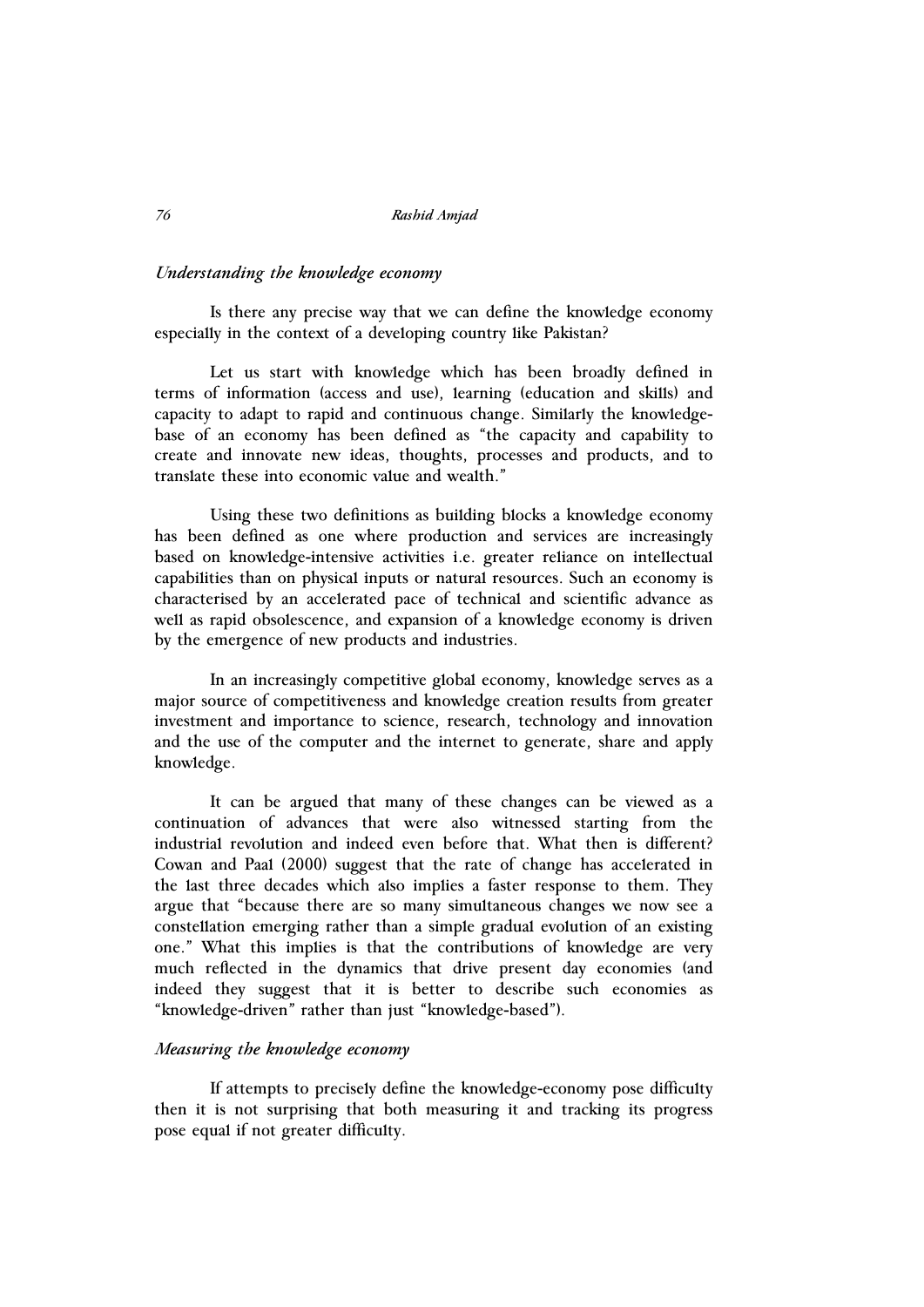The OECD has in its publication Science, Technology and Industry Scoreboard, starting in 1999, attempted to benchmark knowledge-based economies and developed indicators to track its progress. This may provide some insights into how one may measure the knowledge economy.

According to the OECD (1999) while all industries are to some extent dependent on knowledge inputs some industries rely more on knowledge than others. Knowledge-based industries are then identified as those which are relatively intensive in their inputs of technology and/or human capital and defined as technology-intensive industries. In addition to the manufacturing sector the OECD (1999) has also tried to capture the right service sectors which are more knowledge-intensive. This has proven more challenging and the OECD (2005) has identified knowledge-based services to include post and telecommunication services, finance and insurance services and education and health.

Combining manufacturing and services the OECD benchmarks knowledge economies as follows:

Total Technology and knowledge-based industries = High-technology manufactures + Medium-high-technology manufactures + Post and telecommunication services + finance and insurance services + education and health $3$ 

The other important part of this equation is the investment or key inputs needed to generate knowledge which would drive growth in the knowledge economy. These are identified by OECD (2005) as follows:

Investment in knowledge = Expenditure on R&D (research and development) + software + higher education

Tracking these indicators in OECD countries has come up with some interesting findings:

According to OECD (1999) over the period 1985-95 knowledgebased industries have been outpacing growth of GDP for many years in virtually all OECD countries i.e. their share has been growing as compared to the others. In 1995 it was more than 50 per cent, up from 45 per cent in 1985. There was a slight dip in this growth in 2000-2001 but according to OECD (2005) "the long term-trend towards a knowledge-based economy continues."

-

<sup>&</sup>lt;sup>3</sup> Total with "market" services excludes education and health.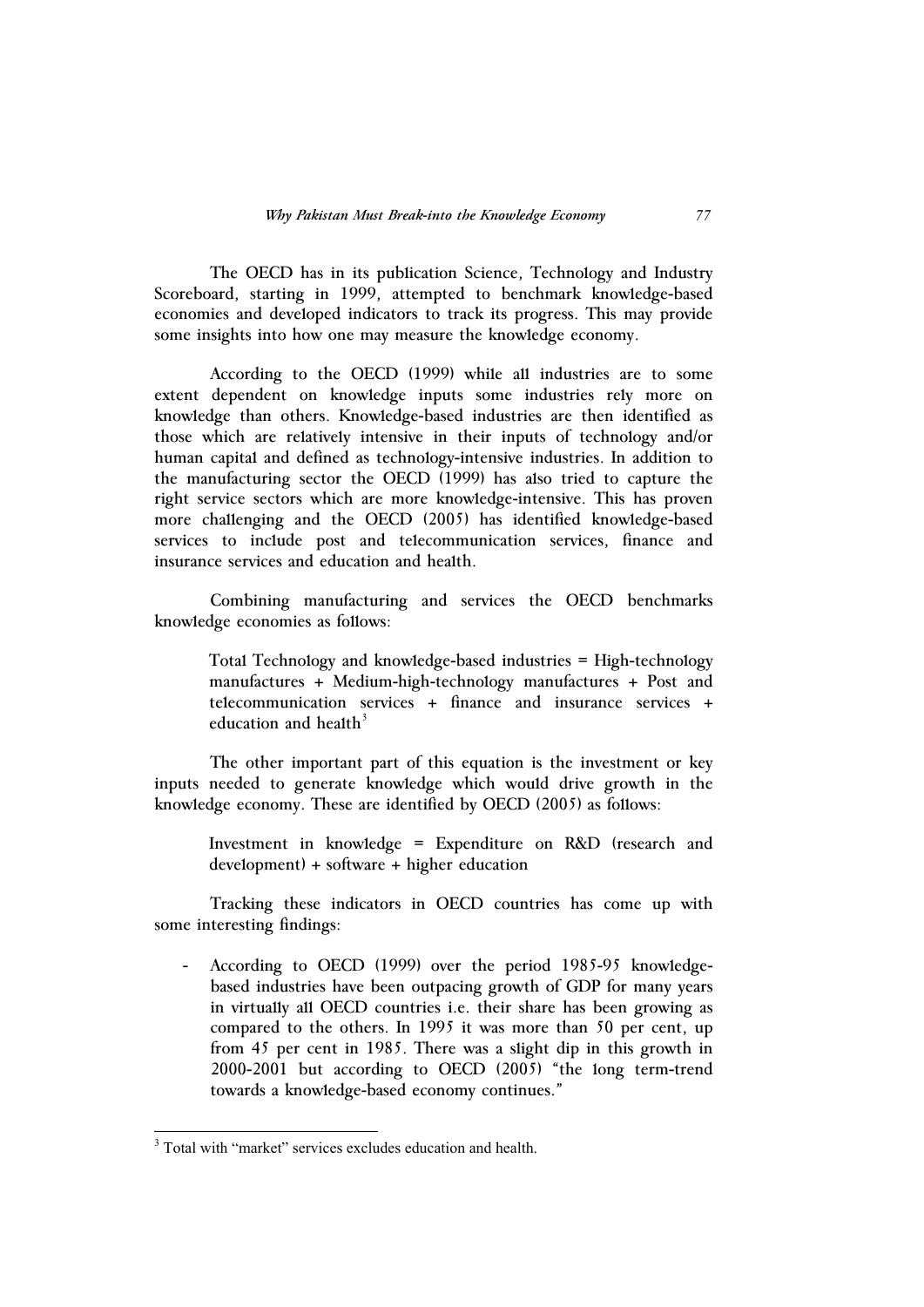- Investment in knowledge (comprising expenditure on R&D, software and higher education) in the OECD area reached around 5.2 per cent of GDP in 2001, compared to around 6.9 per cent for investment in machinery and equipment.

What then is a knowledge-based or knowledge-driven economy? The first is its capacity to produce high and high to medium technologyintensive products. Technology so defined therefore covers both manufactures at the frontier of innovation but also the ability to handle efficiently and improve complex processes. The second is to have the range of services which are knowledge-intensive in terms of both the use and creation of knowledge.

And what drives a knowledge economy? A partial explanation is the expenditure on research and development, higher education and software development.

Clearly these are not comprehensive or fully satisfactory definitions but they do provide us some indicators by which we may try to navigate our way in defining and measuring a knowledge economy.

### *Benchmarking Pakistan in the knowledge economy*

It may be somewhat presumptuous to benchmark Pakistan in terms of a knowledge-based economy given its very poor basic human resource indicators. A large part of the labor force is illiterate. In 2003-04 around 48 per cent of the population 10 years of age and above was illiterate of which males were 36 percent and females 60 per cent. The mean years of schooling for adults over the age of 15 was 3.9 years compared to 8.5 for the Philippines, 6.5 for Thailand and 5.1 for India. One-third of the labor force in 2003-04 had an education level below matric.

The share of the manufacturing sector in GDP has increased very little since the late 1960s and only a spurt in economic growth post 1999- 2000 has increased the share to 18 per cent in 2004-05. This should be compared with the significant increases of 280 per cent in Malaysia, 170 per cent in the case of Thailand and 120 per cent in the case of Republic of Korea over the past 30 years.

According to UNIDO (2005) the share of medium-or-high technology goods in overall manufacturing value-added in 2002 is much lower in Pakistan, around 35 per cent, compared with around 58 per cent for India and China and 61 per cent for the Republic of Korea and 65 per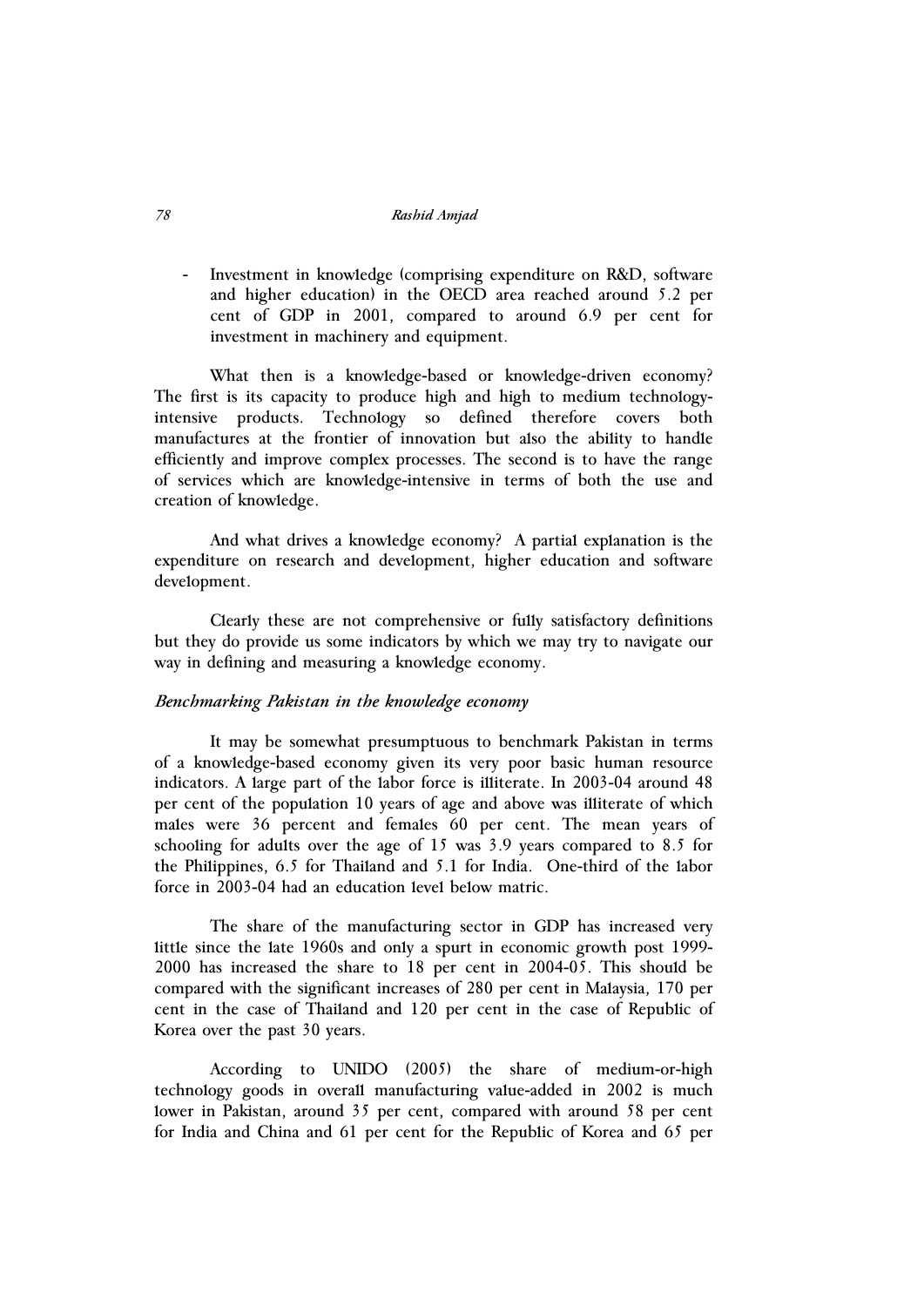cent for Malaysia. Similarly the share of medium-or-high technology products in manufacturing exports in 2002 remains low at 10 per cent in Pakistan compared to 20 per cent for India, 46 per cent for China, 70 per cent for Republic of Korea and 76 per cent for Malaysia.

UNIDO (2005) also has developed an industrial-cum technological advance (ITA) index. In 2002 Pakistan was 0.104 on the index compared to 0.198 for India, 0.235 for China, 0.338 for the Republic of Korea and 0.269 for Malaysia.

As the Vision 2030 Approach (2006) paper points out traditional industries such as food (13.8 per cent) and textiles (24 per cent) still account for the overwhelming share of manufacturing output in Pakistan and industries based on modern technologies such as machinery, both electrical and non-electrical, and automobiles account for just 4.4 and 4.7 per cent respectively. Even though chemical industries accounted for around 15.2 per cent, most of the chemical industrial output is concentrated in low-tech and low value added industries. Also while Pakistan has a small share of the three industries with the largest share of world trade i.e. electronics and electrical machinery, pharmaceuticals and automobiles, Pakistan has been doing well in these in recent years with improving scales and supporting vendor industries.

Till recently Pakistan had ignored or given very little emphasis to higher education, science and technology and research and development. In Pakistan tertiary enrolments (per cent of population age 17-23 years) levels are about 4 per cent compared 10.5 per cent in India and 28.2 per cent in Malaysia. On the index of availability of scientists and engineers, Pakistan's rank is 61 out of 93 countries. In 2000 Pakistan had 100 scientists and engineers per million population, compared with 149 in India, 350 in China and 500 in Malaysia.

According to the Global Competitiveness Report (2005) Pakistan's position was 87 on the technology index (includes sub-indices for innovation, technology transfer and ICT) compared to India (63), China (62), Republic of Korea (9), Malaysia (27) and Thailand (43) with the United States being on top.

Clearly all these indicators point to the fact that in terms of a knowledge-economy Pakistan clearly comes out rather poorly in comparison with its South Asian neighbour India and even more sharply in comparison with some of the fast growing South-East Asian economies.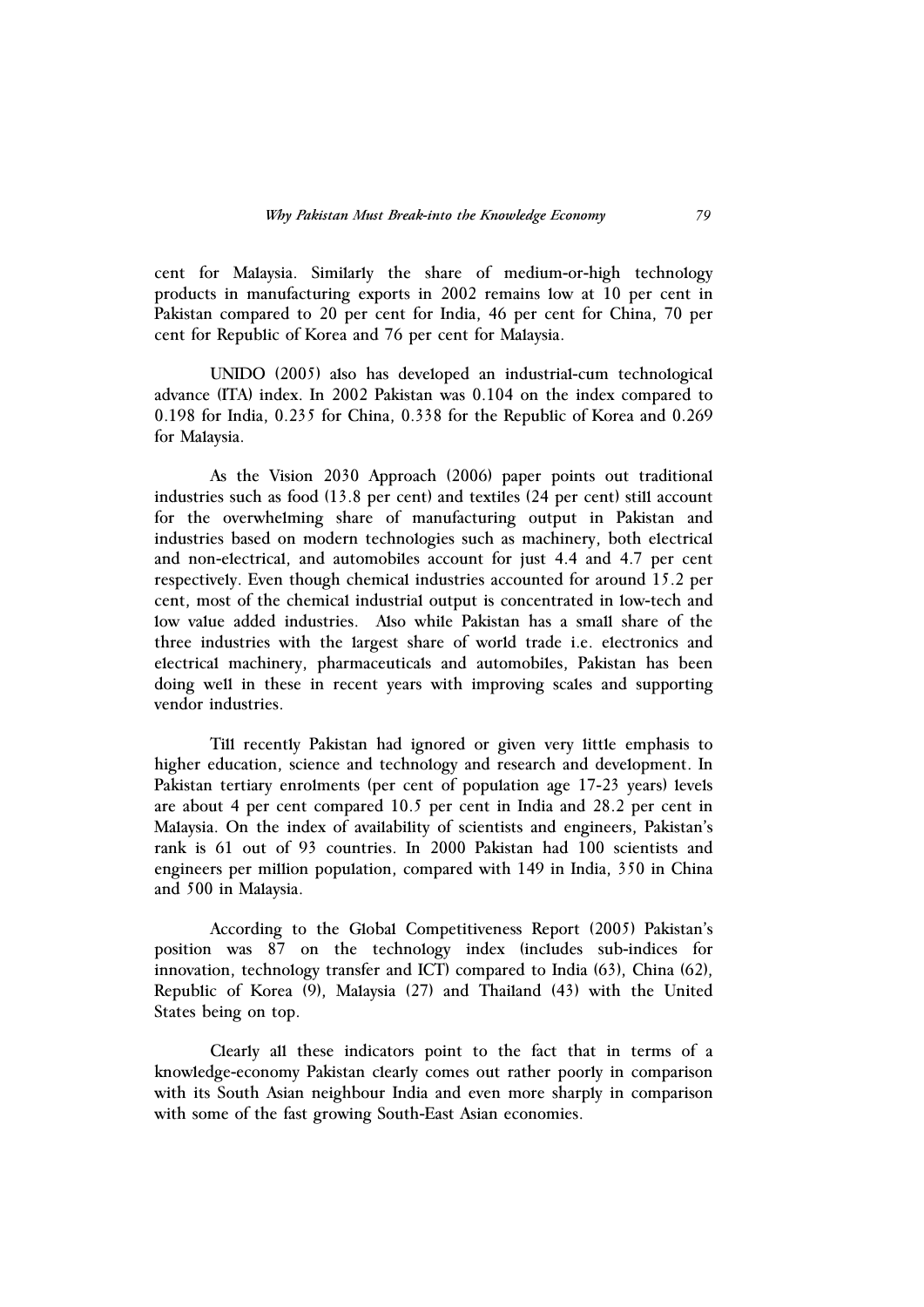## *Why Pakistan must move into the knowledge economy?*

Here we must try to differentiate between two sets of issues. The first is the need to improve on Pakistan's rather poor basic human development indicators i.e. literacy, education and skill levels of its work force and social infrastructure. This in itself would lead to significant increases in productivity and improve competitiveness of its economy.

But trying to move into the knowledge economy is clearly much more than this. Reverting to the OECD indicators it means transforming the structure of the economy such that the manufacturing sector and especially the export sector produces high and high to medium technology-intensive products. Here even the UNIDO (2005) figure for Pakistan of 35 per cent of present manufacturing producing high and medium technology goods may be an exaggeration, even though this would still work out as only around 6 per cent of GDP. This is because many of the industries which are included in this category are either highly protected and inefficient, as for example auto and auto-parts, or produce low-value added goods as for example chemicals mentioned earlier.

The better indicator is in terms of the more competitive export market products. Here Lall and Weiss (2004) provide some interesting insights. They convincingly show that Pakistan's world market share of technology-intensive manufactured exports remains very low and that its export structure is dominated by low-technology and low sophisticated products. Even in the case of textile and clothing exports where Pakistan continues to be a major player, it is losing market share in many of the most dynamic global textile and clothing exports.

In terms of services expenditure on higher education, especially science subjects, this has only recently starting going up with an eventual target of 1 per cent of GDP by 2020. The contribution of software development and services still remain very low. Even in financial services Pakistan's performance has been mixed and its share in exports almost negligible.

There are three basic reasons why Pakistan needs to change this situation and move into the global economy:

First technology-intensive exports are the most fast growing and dynamos of change, in particular electronic products related to IT. These products enjoy very high income elasticity of demand and have pervasive, links through the industrial and technological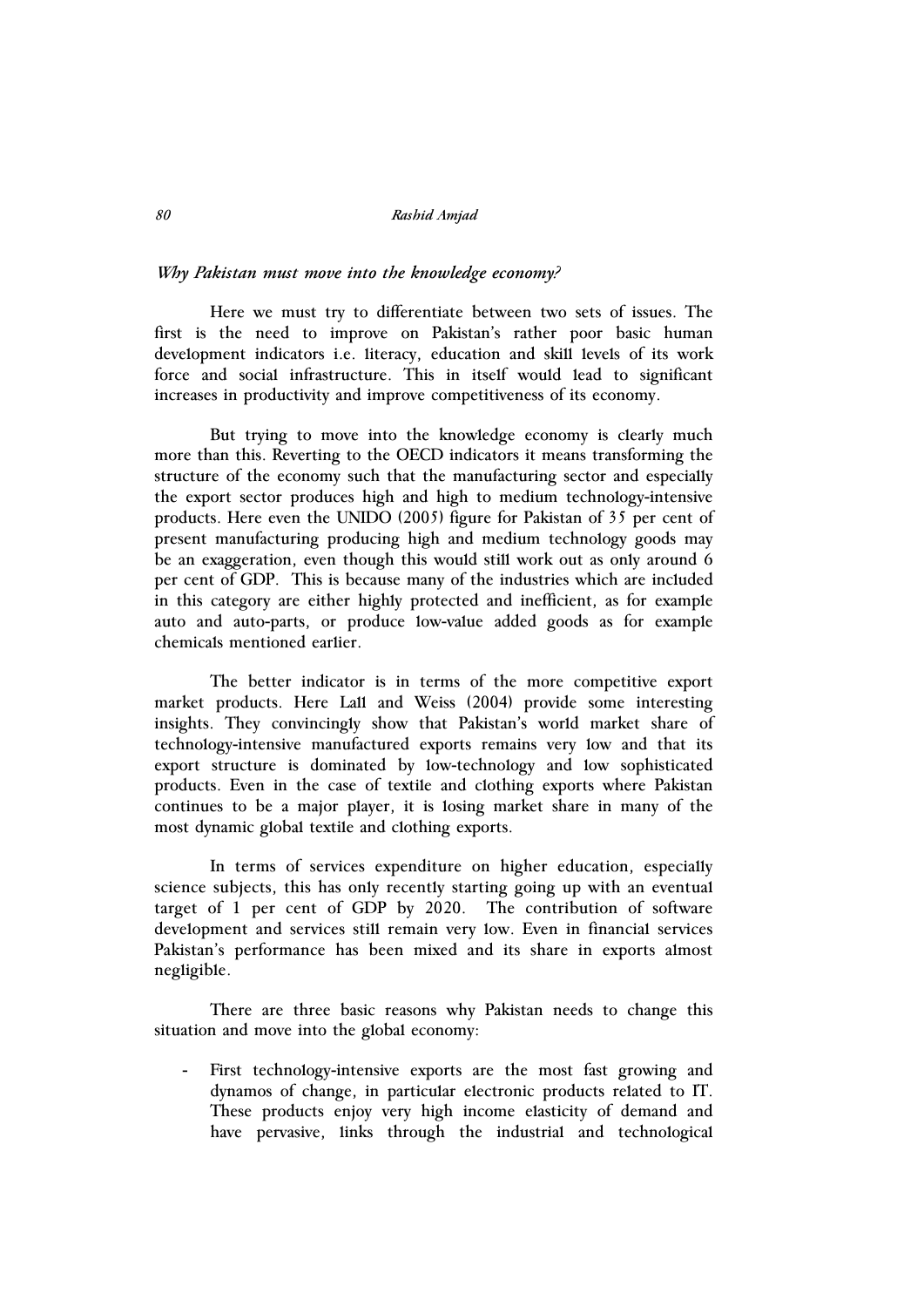system. Similarly, as the experience of the developed or the OECD countries shows knowledge-intensive industries (which includes technology-intensive) are the fastest growing and their share in national output is increasing.

- Second, that competitiveness in the global economy is closely dependent on investment in knowledge and in remaining at the frontier of new technology, producing new products and improving the quality of existing ones.
- Third, knowledge defined in terms of both the production and use of ideas as the wave of "new" growth theories propound is a significant "endogenous" factor in determining economic growth and raising productivity (Romer, 1990 and 1993 and Lucas, 1993). For developing countries that are not on the technological frontier, larger initial stocks of human capital thus enable them to adapt new ideas and acquire technological capability. It also accelerates the need for continuous learning to keep up with the pace of change.

### *Pakistan's strategy to enter the knowledge economy*

The MTDF 2005-10 and Vision 2030 Approach paper set out the strategic vision to develop Pakistan into a knowledge economy by committing increased resource allocation for: (i) higher education with enrolment at the tertiary level increasing from around 4 per cent (17-23 age group) to 8 per cent in 2010 and 20 per cent in 2022 with efforts focussed at enhancing quality and encouraging private sector involvement and ensuring continued increase in funding until 1 per cent of GNP is devoted to this sector; (ii) skills development to make Pakistan's labor force globally competitive including re-introducing technology streams in secondary education to gradually aim for enrolment figures of 50 per cent; (iii) science and technology and research and development (R&D) and to refocus efforts to those areas considered strategic for developing a knowledge-based economy and to encourage collaboration among public research institutions, universities and clusters of industries; and (iv) improvements in ICT infrastructure to ensure that such communications and multimedia infrastructure is state-of-the-art and able to keep pace with rapid advances.

In addition, the strategy aims at a sectoral approach for raising the knowledge content in agriculture, manufacturing and services especially through access to finance and technology to smaller entrepreneurs and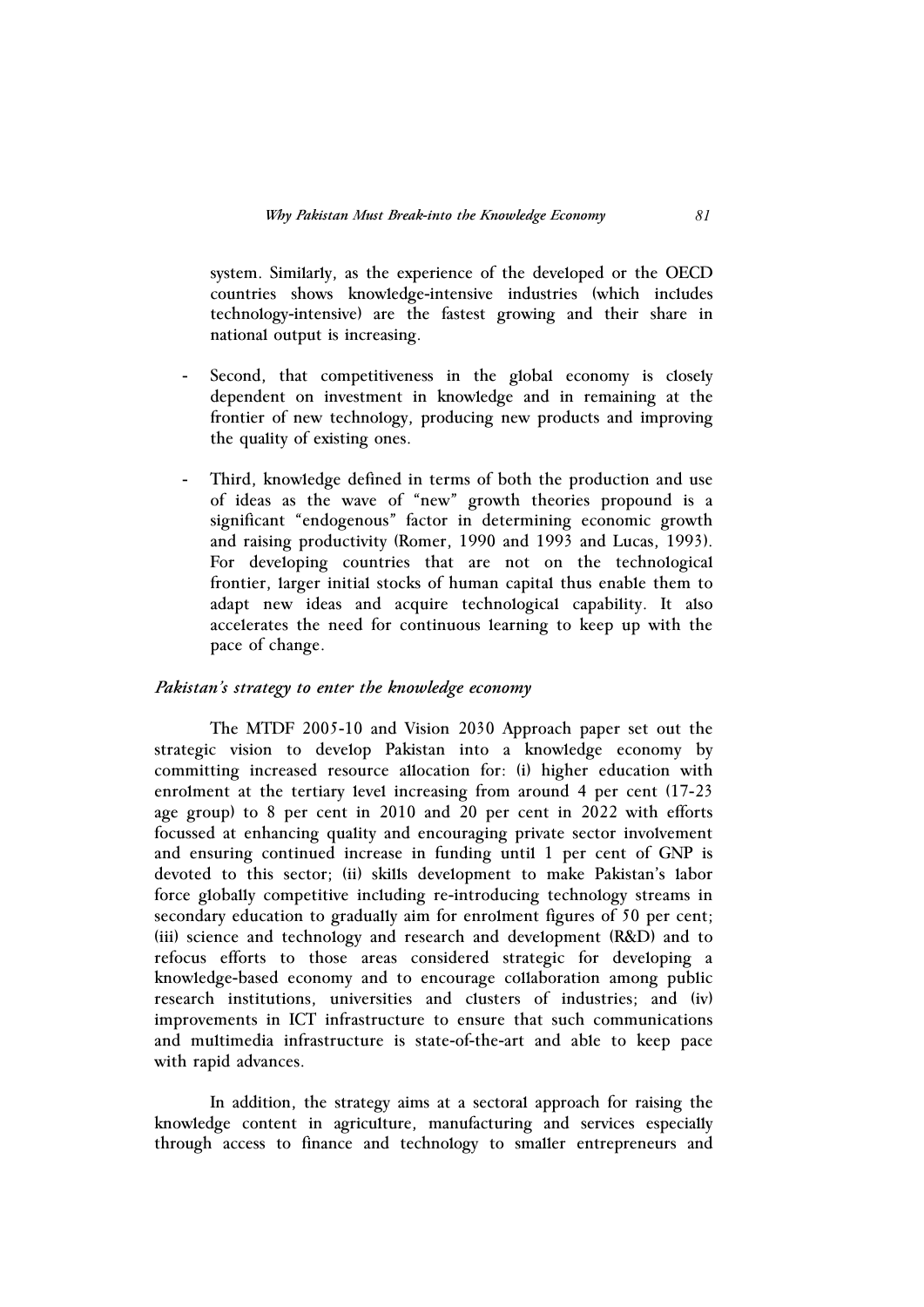manufacturers, with SMEs being encouraged to move along the value-chain and knowledge-intensive activities and exploiting the huge unprocessed resources in agriculture.

The Vision 2030 Approach paper also envisages "a massive structural change rather than a marginal change" in the manufacturing sector with a shift in the production paradigm to technology and knowledge based industrialization from traditional industries and services, through an export led strategy rather than inefficient import substitution. The Vision 2030 Approach paper recognizes the empirical evidence that such diversification is unlikely to take place without directed government action and policies to embed private initiative that encourages restructuring, diversification, and technological upgradation beyond what can be generated by market forces alone. These policies will be spelt out in more detail in the final vision document.

Beyond manufacturing, the Vision 2030 Approach paper also speaks of a new paradigm to affect the service industry and make Pakistan ready and willing to play a larger role in the new regime and provisions under the General Agreement on Trade in Services (GATS) especially in the areas of banking, financial services and transport and communication. The measures to be taken are not spelt out.

Finally, the MTDF 2005-10 identifies a list of knowledge economy indicators which include share of high-tech products in exports, enrolment of science, maths and engineering students at the tertiary level, number of technicians produced annually as a per cent of school leavers and an innovation index based upon R&D institutions, PhD numbers in science and engineering, research publications and patents.

# *Pakistan's performance in the ICT sector*

Before we examine Pakistan's envisaged strategy to become a knowledge economy it may be useful to look at Pakistan's experience in the development of the software industry in Pakistan which is considered to be a major pillar of the knowledge economy. The box below shows the opportunities that exist for the development of the software sector and the current state of the sector in Pakistan.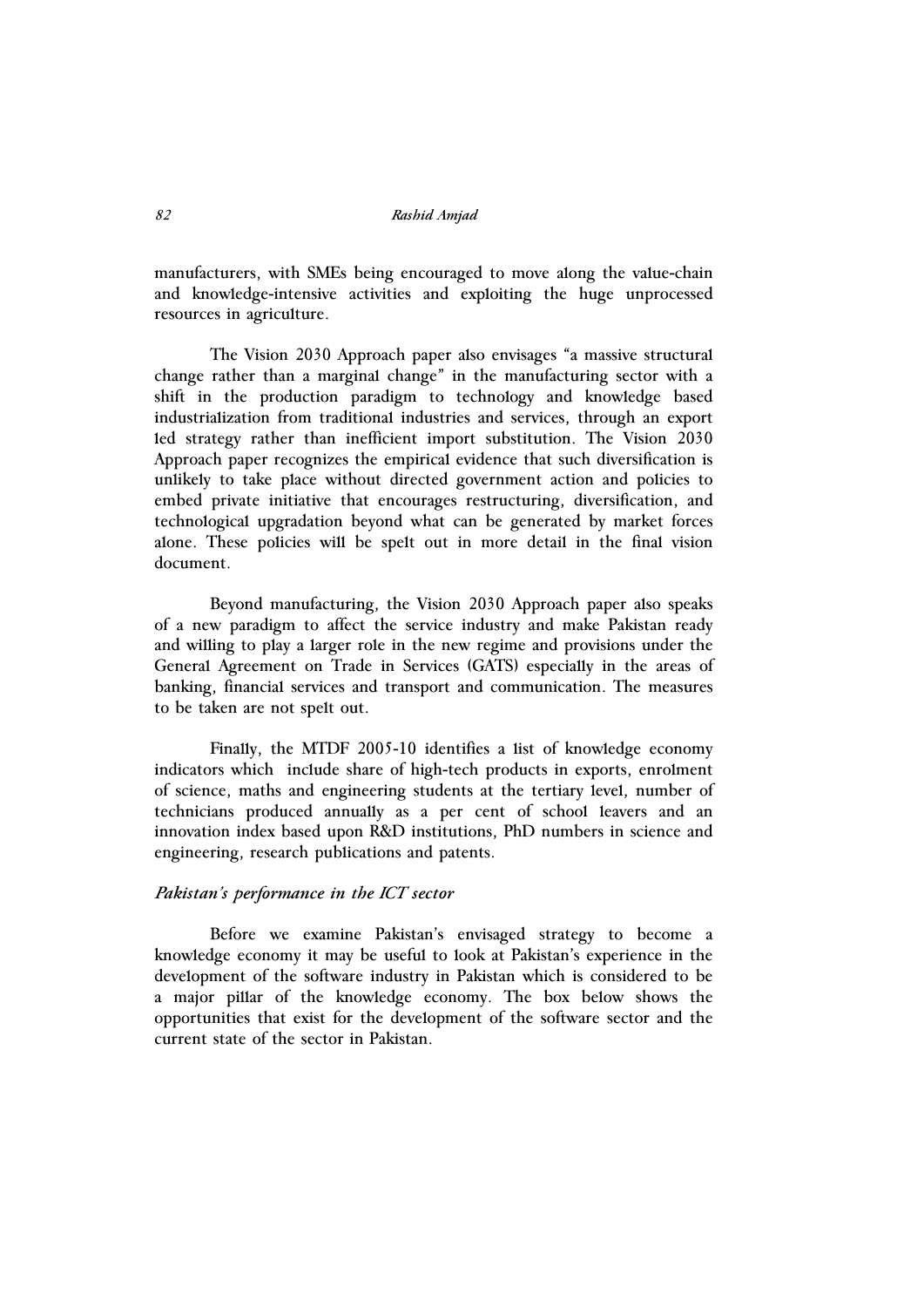| <b>Opportunities: ICT-Software Sector</b>                                                                                                                                                                                                                                                                                            |
|--------------------------------------------------------------------------------------------------------------------------------------------------------------------------------------------------------------------------------------------------------------------------------------------------------------------------------------|
| Outsourcing is a US \$ 225 billion a year industry<br>India's software exports in 2005 were US \$ 17.5 billion<br>Pakistan in the range of US \$150 to 200 million (of which US \$<br>48.5 million transacted through the State Bank in 2004-05)<br>• India faces infrastructure and price pressures<br>Can Pakistan take advantage? |
| Pakistan ICT- Software Sector                                                                                                                                                                                                                                                                                                        |
| 500 registered companies<br>• 70 ISO certified with 30 due in June 2005<br>One CMM Level 5 company, one level 4, another 5 to be<br>assessed at level 3<br>6000-8000 IT Professionals engaged in software exports out of a<br>total of 57,000<br>5500 IT graduates produced per year                                                 |
| <b>Source:</b> Malik (2006)                                                                                                                                                                                                                                                                                                          |

Pakistan's progress in software development has, to say the least, been disappointing despite some positive developments in recent years. Compared to neighboring India's exports of US \$ 17.5 billion Pakistan has managed to export on a comparable basis between US \$ 150 to \$200 million. While it produces around 5500 IT graduates per year, except for a few leading institutions, they are of poor quality. A large number of the few high quality graduates find it much more attractive to seek employment overseas rather than within Pakistan despite the relatively high salaries offered to such graduates by domestic companies.

Also, although Pakistan has a large pool of educated Englishspeaking school-leavers and graduates it has not been able to tap outsourcing opportunities including Call Centres which again India has done very successfully.

While this is not the place to go into a detailed analysis of the factors which have been responsible for the poor performance of Pakistan's IT sector, it is clear that these primarily relate to the number and quality of the IT graduates it produces and the difficulties in retaining the good quality graduates it produces. Pakistan's lack of success is also blamed on the perception of foreigners of the law and order and security conditions in the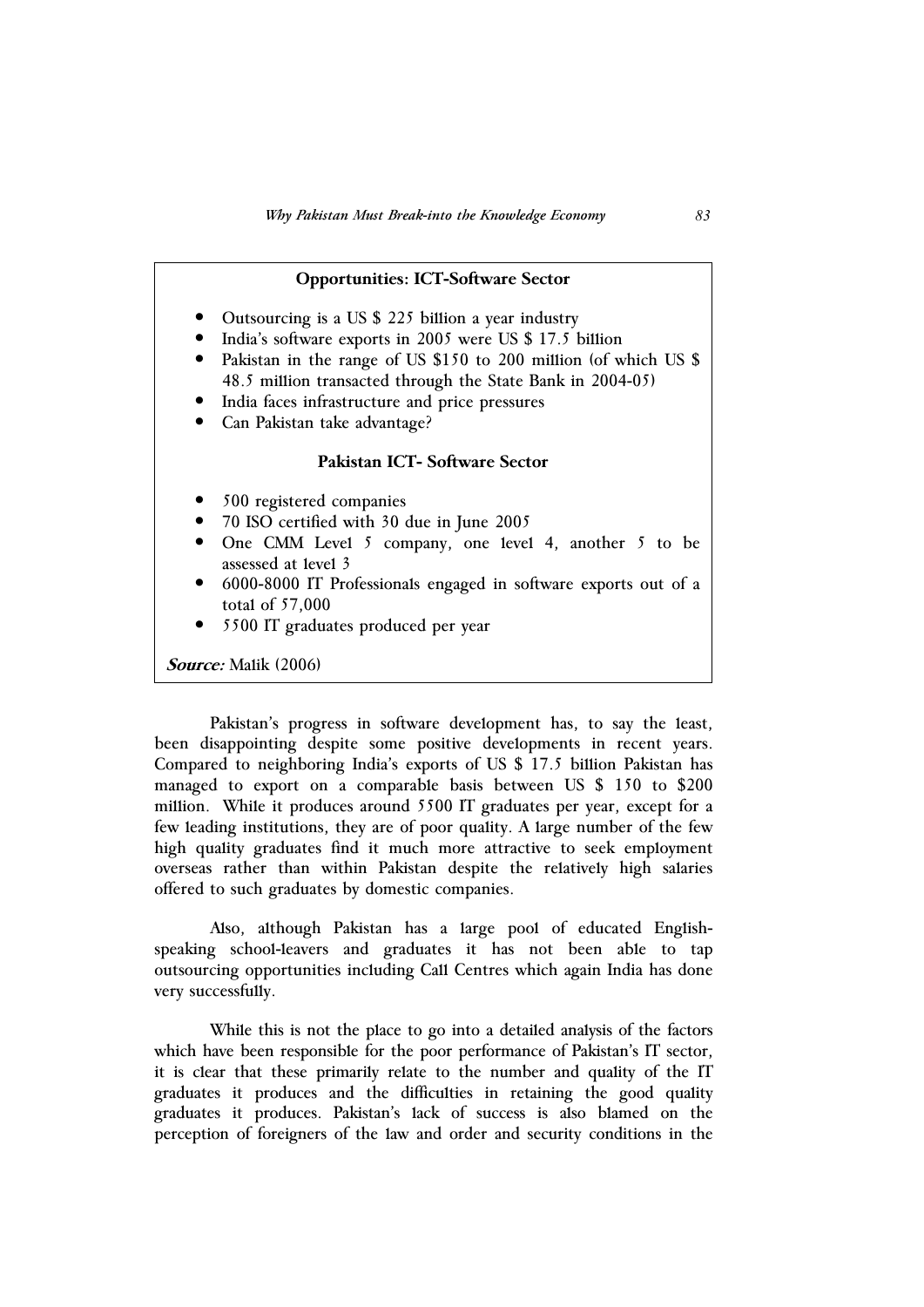country which makes foreigners reluctant to travel to Pakistan and undertake joint projects with domestic companies. Another important factor has been the lack of domestic demand as a large segment of the corporate sector still does not rely on the use of IT technology and the services of domestic IT firms.

### *Some Important Conclusions*

While it is encouraging to see that Pakistan has realized the importance of transforming itself into a knowledge economy and spelled out a detailed strategy to achieve this objective, it clearly has a long way to go.

It is perhaps important to realize that just increasing resources for investment in higher education and skills and in science and technology and research and development, important as it is, would not be sufficient. Indeed the author in another paper (Amjad, 2005) has raised the important question of whether the development of a well-educated and skilled labor force is sufficient for any economy to graduate from labor-intensive to higher value-added and technologically advanced sectors.

The key issue here is the quality of the graduates you produce. Here a mechanical number game to meet targets of graduates and doctorates could prove in the long term to be very harmful. A realistic view must be taken of the capacity of the higher education sector to produce good quality outputs and targets adjusted to meet this critical goal. Then, the question of retaining these good quality graduates in the country needs to be tackled.

While it is also clear that the aim should be to diversify the economy into a more knowledge-intensive, higher value-added sectors, the role the government could play in this and the incentive structure to be put in place to achieve this needs to be carefully worked out. While one can envisage a role of the government especially in the provision of physical and social infrastructure, beyond that it is difficult to envisage what exactly this would be in the global economy in which you are committed to reducing tariffs and other subsidies. The major player would then have to be the private sector- large, medium and small firms as well as farmers with different size holdings- which would drive the process. The whole issue of developing competitiveness and identifying and exploiting "niche markets" in the global economy would be the real challenge for the private sector in Pakistan. So far, Pakistan's entrepreneurs have a reputation ("animal spirits") for seeking markets and profits both domestically and abroad but it has done so under a fair degree of domestic protection. How would it perform in a more competitive environment? Only time would tell.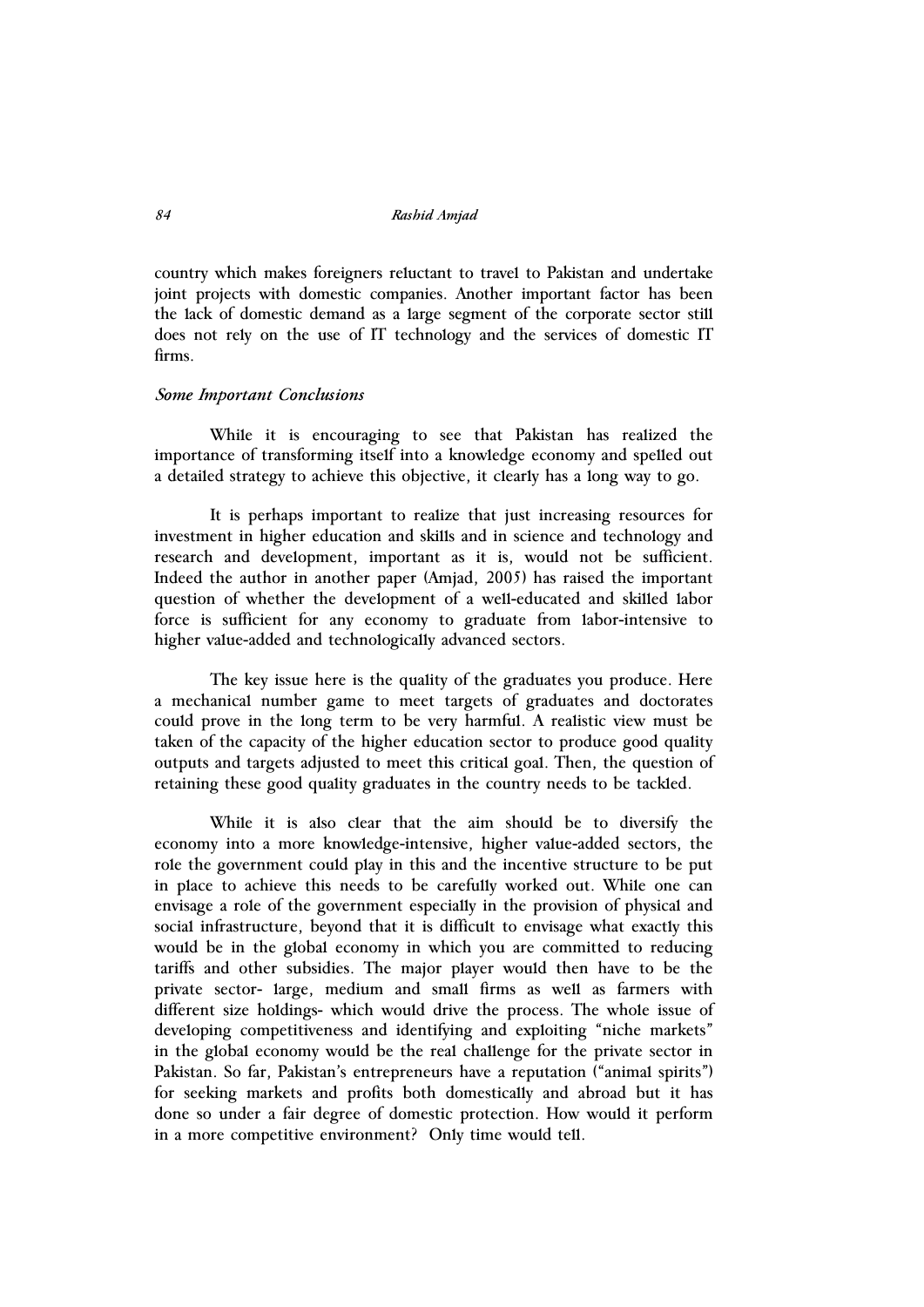The point being made is that it would be a big mistake to try to "target" sectors and "industries" in efforts to transform yourself into a knowledge economy. Although not quite stated as such, both the MTDF 2005-10 and Vision 2030 Approach paper seem to imply this. If this is so, then this approach needs to be rectified.

Similarly, Pakistani planners suffer from a delusion that you could forecast the demand and supply of both highly educated and skilled labor. Again this would be a big mistake if investment in higher education and skills are guided by some long-term manpower projections. In a global economy with fast changing technology, the only thing you can be right about is that any such manpower projections would be wrong. There is no easy answer to this as it cannot be all left to just market forces. But ultimately it would have to be guided primarily by the market and what the government could do is to set up a robust monitoring system which would identify skills shortages in the economy and help guide investment by both the private and public sector in skills development. Similarly, as much as possible local education and training institutions should be given the autonomy to respond to changing market needs.

Finally, the pursuit of a knowledge economy can only take place if individuals feel that they will be valued and respected for the knowledge they possess. In this the role of a well functioning, equitable, efficient and just labor market is essential and in which fundamental workers' rights are recognized and fully respected. Sadly, this is not being done in Pakistan today and there are considerable shortcomings in the existing legislation especially as regards freedom of association and collective bargaining as well as in labor inspection. These shortcomings need to be rectified.

To conclude, we have explored in this presentation what the imperatives are for Pakistan to develop into a knowledge economy. It is good to see that Pakistani policy makers are aware of this challenge and are developing a strategy to achieve this goal. But a number of important questions still need to be faced. This paper has tried to address just a few of them. Hopefully this will spark further debate and discussion.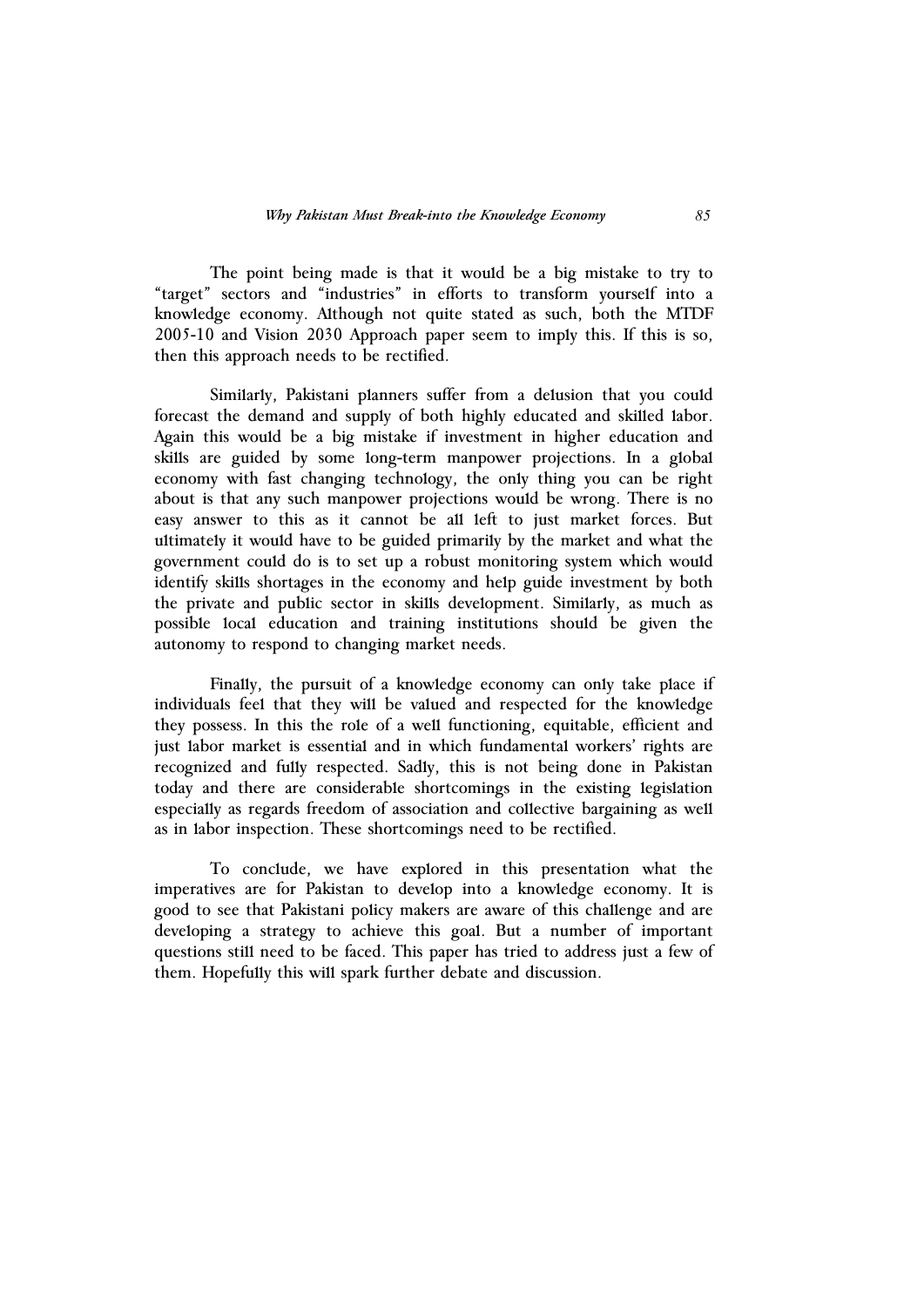# **References**

- Amjad, Rashid, 2005, Skills and Competitiveness: Can Pakistan break out of the Low-level Skills Trap, paper presented at the 21<sup>st</sup> Annual General Meeting of the Pakistan Society of Development Economists (Iqbal Memorial Lecture), Islamabad 19-21<sup>st</sup> December 2005 (Forthcoming Special Issue Pakistan Development Review).
- Cowan, Robin and Geert van de Paal, 2002, European Innovation Policy in the Knowledge-Based Economy, Brussels, European Commission, DG-Enterprises, 2000.
- Friedman, Thomas, 2005, The World is Flat: A Brief History of the Globalized World in the 21<sup>st</sup> Century, Allen Lane, Penguin Books, London, England
- International Social Science Journal, 2002, The Knowledge Society, No. 171, Blackwell Publishing/UNESCO.
- Lall, Sanjay and John Weiss, 2004, Industrial Competitiveness: The Challenge for Pakistan, ADB Institute-Pakistan Resident Mission, ADB Pakistan, Resident Mission, Islamabad.
- Lucas, R.F., 1993, "Making a miracle", in *Econometrica* (New Haven. Conn), Vol.61, No. 2, 1993.
- Malik, Hamid, 2006, 'IT Sector in Pakistan: Major Constraints to growth with special emphasis on Human Resources Development', Background paper prepared for the ILO's Employment and Skills Forum (2006), Islamabad, (unpublished).
- Mansell, Robin and Uta When, 1998, Knowledge Societies: Information Technology for Sustainable Development, United Nations Commission on Science and Technology Development, United Nations, Oxford University Press, New York.
- OECD, 1999, Science, Technology and Industry Scoreboard 1999: Benchmarking Knowledge-Based Economies, Brussels (www.oecd.org/sti/scoreboard).
- OECD, 2005, Science, Technology and Industry Scoreboard 2005, Brussels